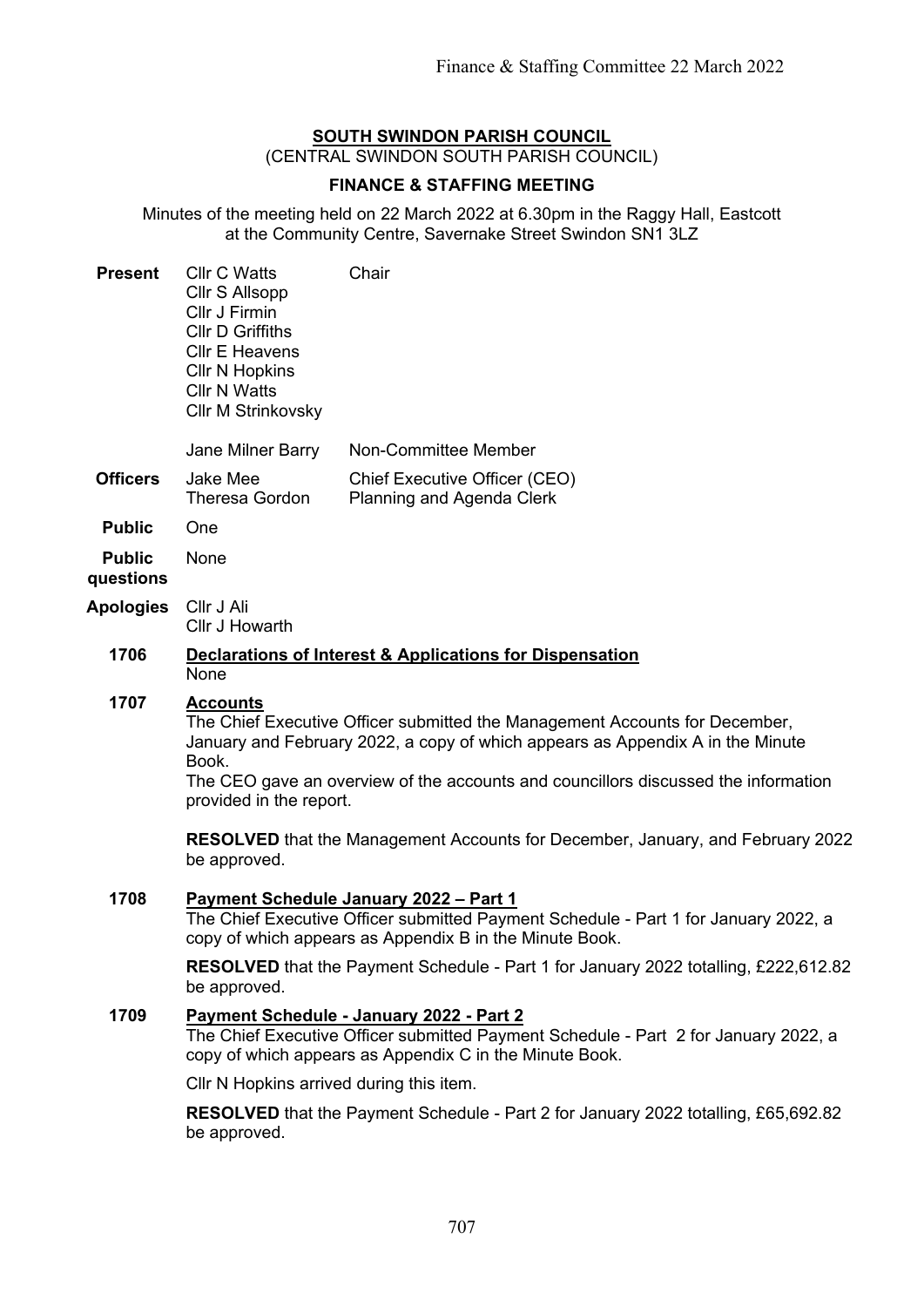## **1710 Payment Schedule - February 2022 - Part 1**

The Chief Executive Officer submitted Payment Schedule - Part 1 for February 2022, a copy of which appears as Appendix D in the Minute Book.

**RESOLVED** that the Payment Schedule - Part 1 for February 2022 totalling, £201,486.56 be approved.

## **1711 Accounts and Budget Monitoring Report December 2021**

The Chief Executive Officer submitted Management Accounts for the quarter ending December 2021, a copy of which appears as Appendix E in the Minute Book.

The CEO gave an overview of the report and said that going forward professional fees for projects would be listed in the report.

**RESOLVED** that the Management Accounts for the quarter ending December 2021 be approved.

#### **1712 Grant Applications**

The Chief Executive Officer submitted grant applications approved by the Grants Committee, a copy of which appears as Appendix F in the Minute Book.

Councillors discussed the applications.

Richard Jefferies Museum £2,000

**RESOLVED** that the grant be approved including a charge for using Town Gardens Bowl.

Swindon Cricket Club £1,000

**RESOLVED** the grant be approved.

Bangladeshi Association Swindon £2,000

**RESOLVED** that the grant be approved including a charge of using GWR Park be approved.

Rotary Club of Swindon Old Town £2,000

The Rotary Club withdrew the grant application due to Nationwide now providing sponsorship.

## **1713 Youth Working Party**

The Chair of the Youth Working Party submitted a report, regarding changes to Youth Working staff and an update on, a copy of which appears as Appendix G in the Minute Book

The Chair of the Youth Working Party said that the report was as tabled.

**RESOLVED** that the report be approved.

### **1714 VAT Notice 701/47 – Exemption for Cultural Events**

The CEO gave a verbal report VAT requirements for cultural events.

The CEO said that Councils can be exempt from VAT for Cultural events such as theatre and music performances and it was advised not to exercise this exemption at this time.

## **NOTED**

## **1715 Admission of Public and Press**

To resolve in accordance with Standing Order 3 (d) that 'in view of the confidential nature of the business about to be transacted, it is advisable in the public interest that the press and public be temporarily excluded, and they be instructed to withdraw: Reason: Staffing.